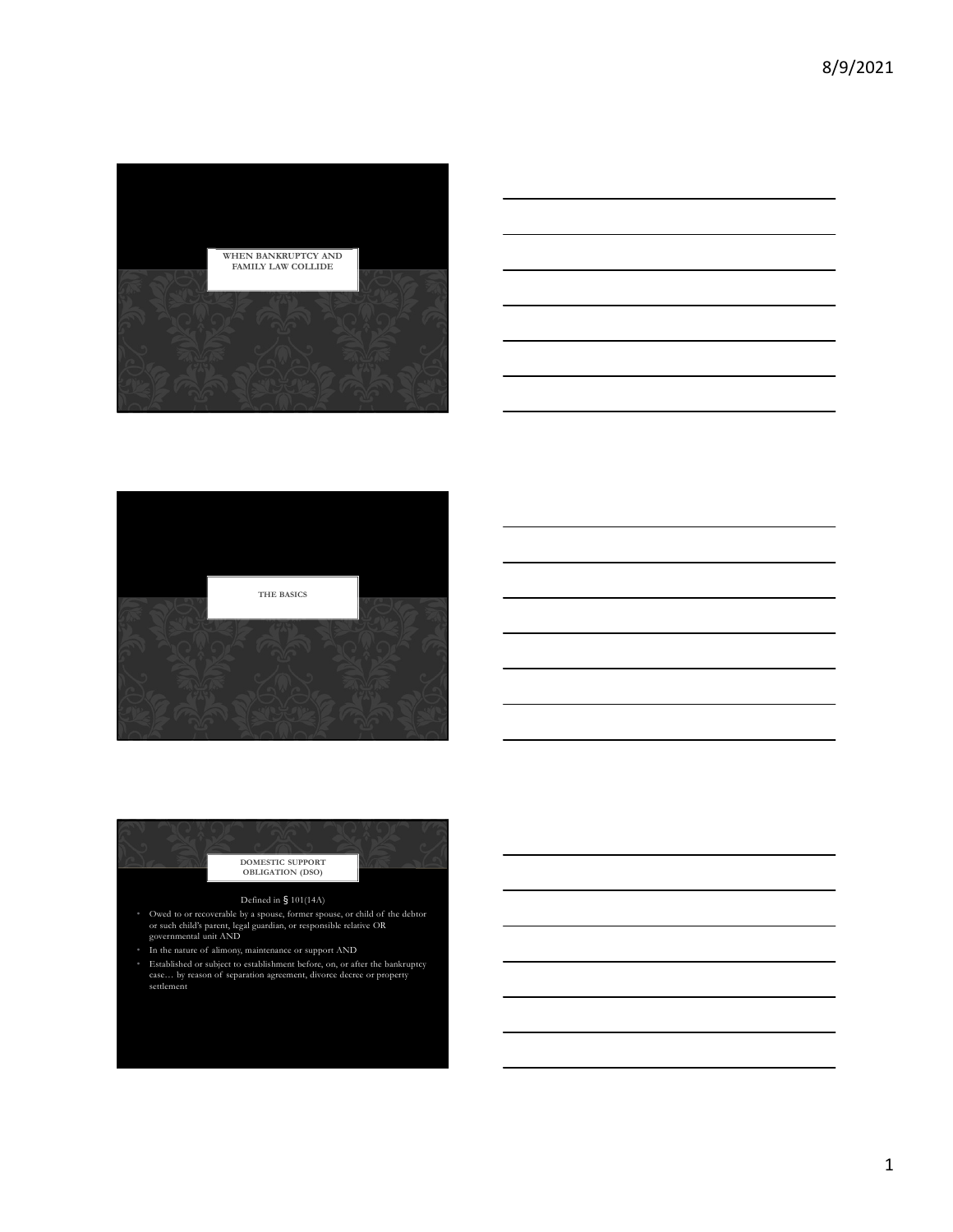





2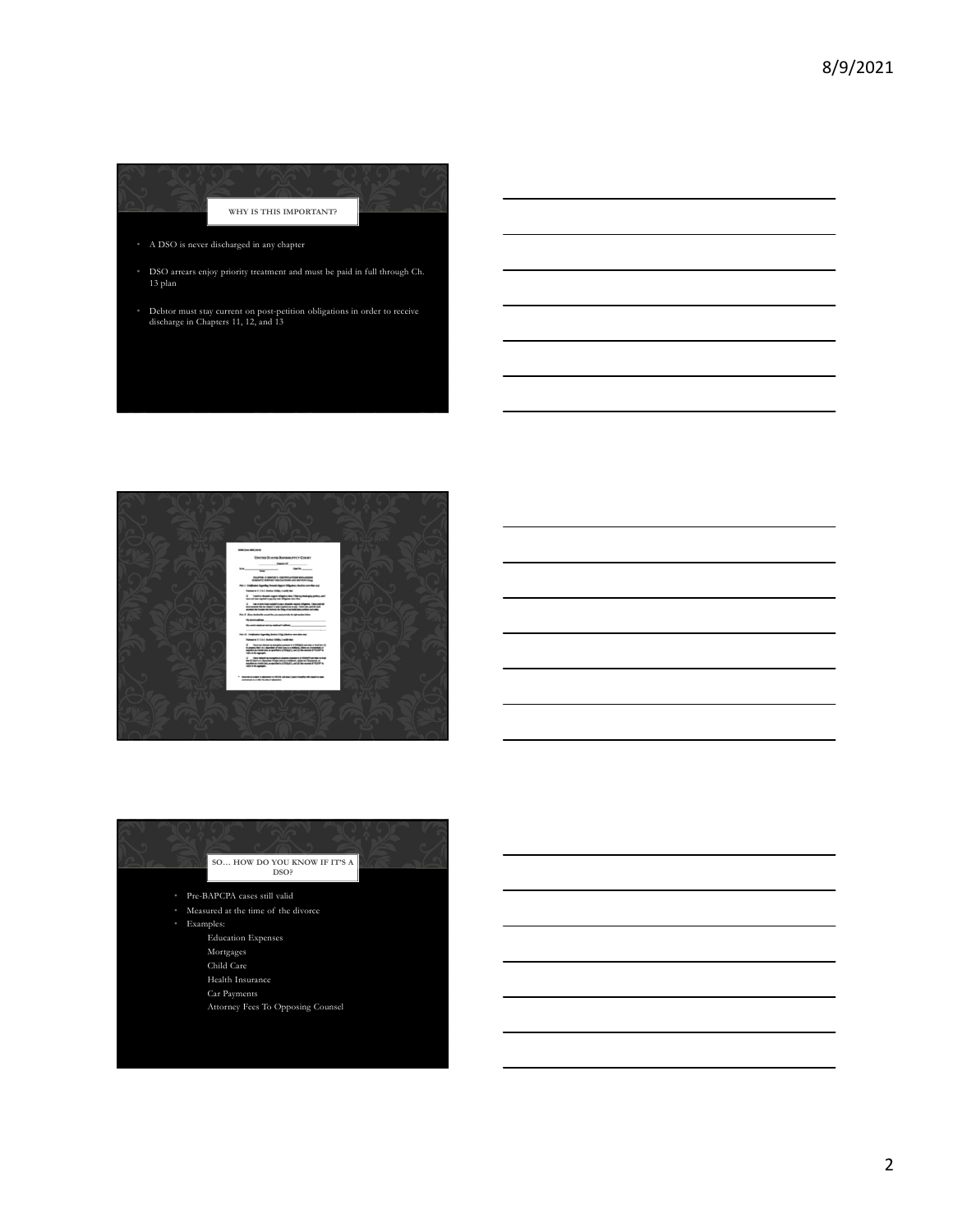

- 
- 
- 
- 
- **Example 12** OTHER FACTORS INCLUDE BUT<br>
ARE NOT LIMITED TO<br>
Need for support & relative income of the parties at<br>
the time of the agreement<br>
Financial condition of parties at time of agreement<br>
Length of marriage<br>
Language

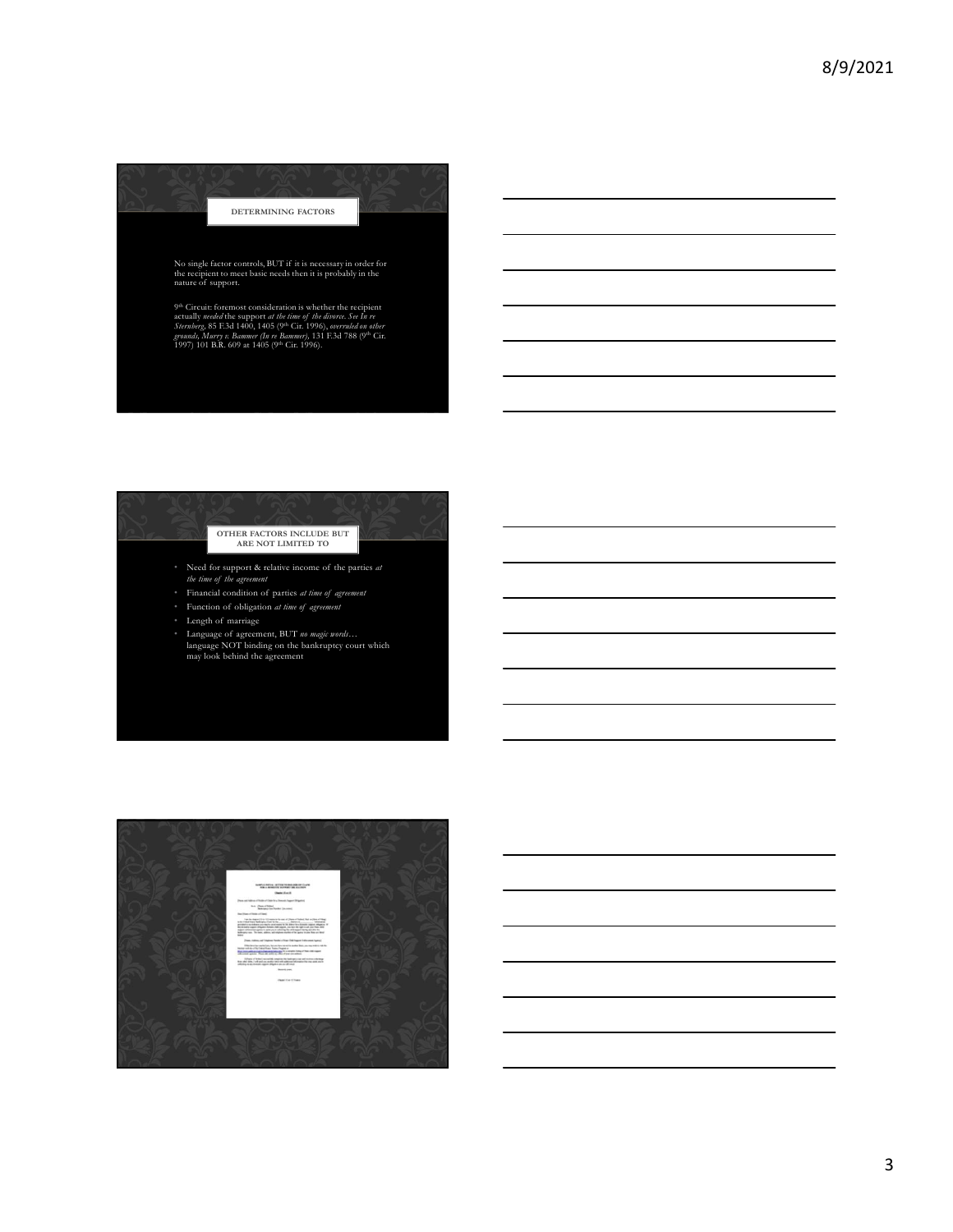

## • Referred to in § 523(a)(15):



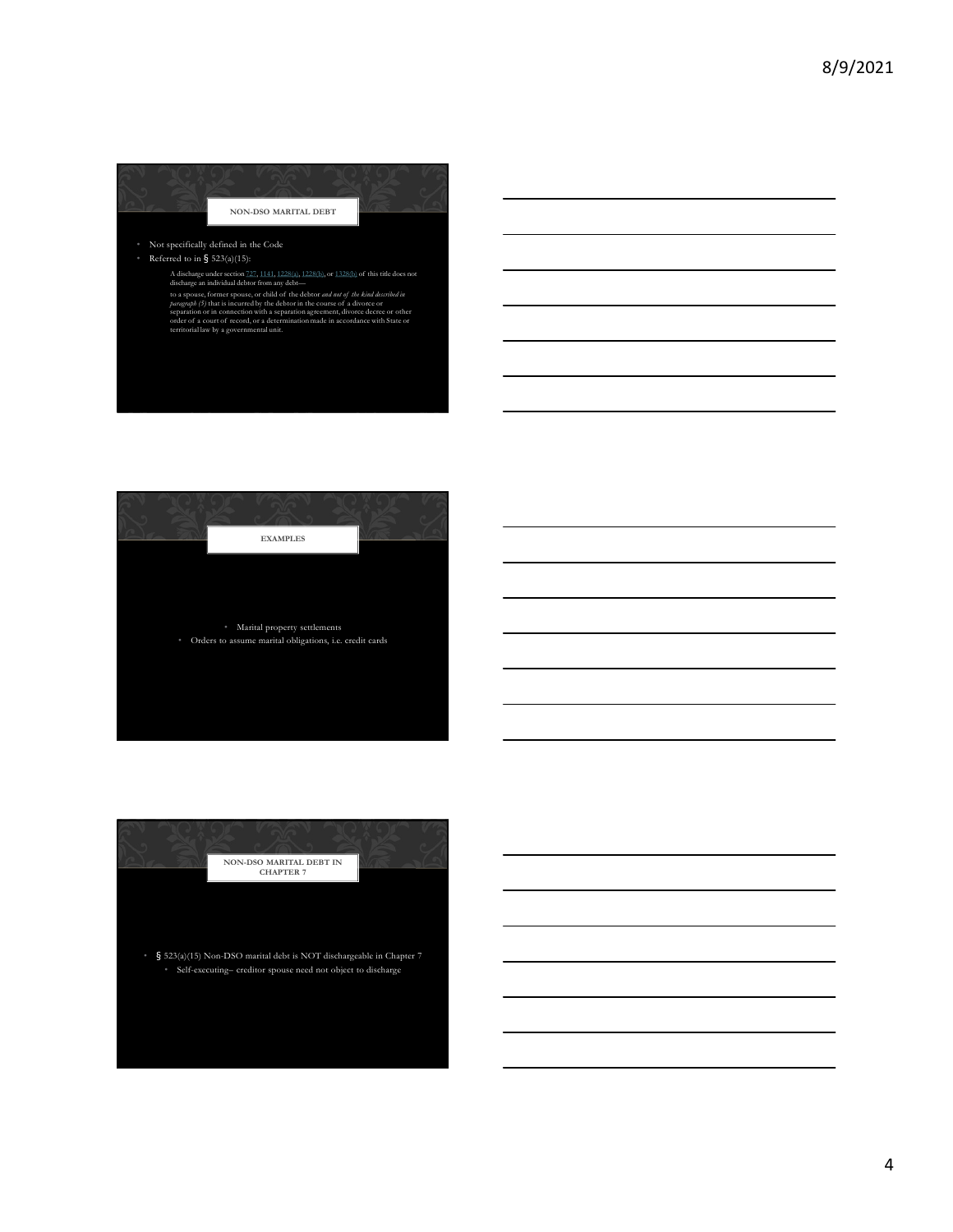



• Pursuant to § 1328(a)(2), non-DSO marital debts ARE dischargeable in Ch. 13 (notwithstanding the language in § 523(a)(15))

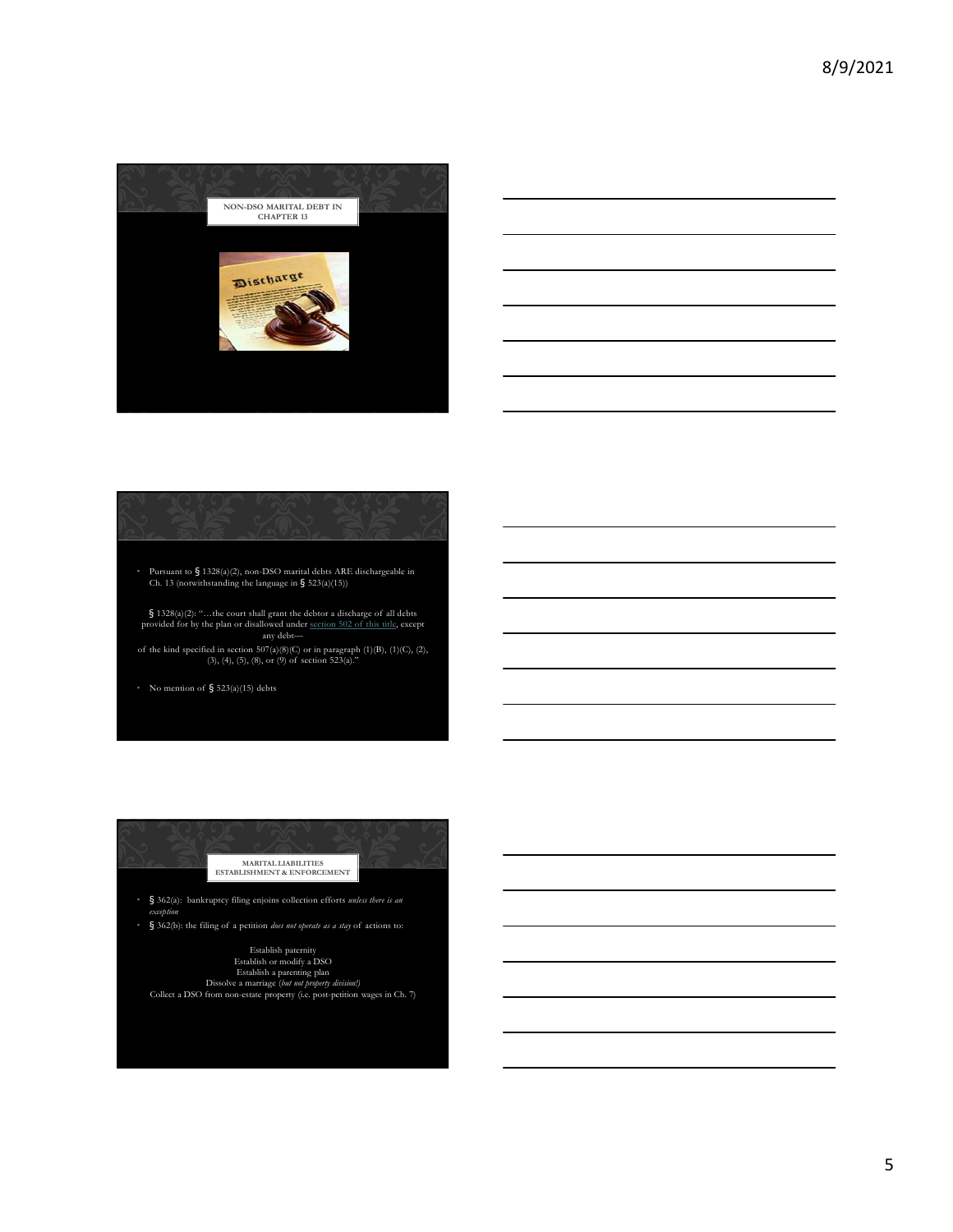$\frac{8}{9}$ <br>  $\frac{1}{2}$  Most divorce-related actions will proceed in spite of the stay<br>  $\frac{1}{2}$  Most divorce-related actions will proceed in spite of the stay<br>  $\frac{1}{2}$  Most divorce-related actions will proceed in spite o  $\blacksquare$ <br>  $\blacksquare$ <br>  $\blacksquare$ <br>  $\blacksquare$ <br>  $\blacksquare$ <br>  $\blacksquare$ <br>  $\blacksquare$ <br>  $\blacksquare$ <br>  $\blacksquare$   $\blacksquare$ <br>  $\blacksquare$   $\blacksquare$ <br>  $\blacksquare$   $\blacksquare$   $\blacksquare$ <br>  $\blacksquare$   $\blacksquare$   $\blacksquare$ <br>  $\blacksquare$   $\blacksquare$   $\blacksquare$   $\blacksquare$   $\blacksquare$   $\blacksquare$   $\blacksquare$   $\blacksquare$   $\blacksquare$   $\blacksquare$   $\blacksquare$   $\blacksquare$ Sec, i.e. In re Magibbon, 383 B.R. 749 (Bankr. W.D.Wash. 2008) in which the debtor argued, among other things, that his former spouse violated the stay when she sought to modify an existing support order. The Court found



- property
- 
- -



the property OR

\*decree should not be entered until after case closure \*risk is that order is void or voidable  $See$   $In$   $re$   $Willard,$   $15$   $\rm B.R.$   $898$  (BAP  $9^{\rm th}$  Cir. 1981).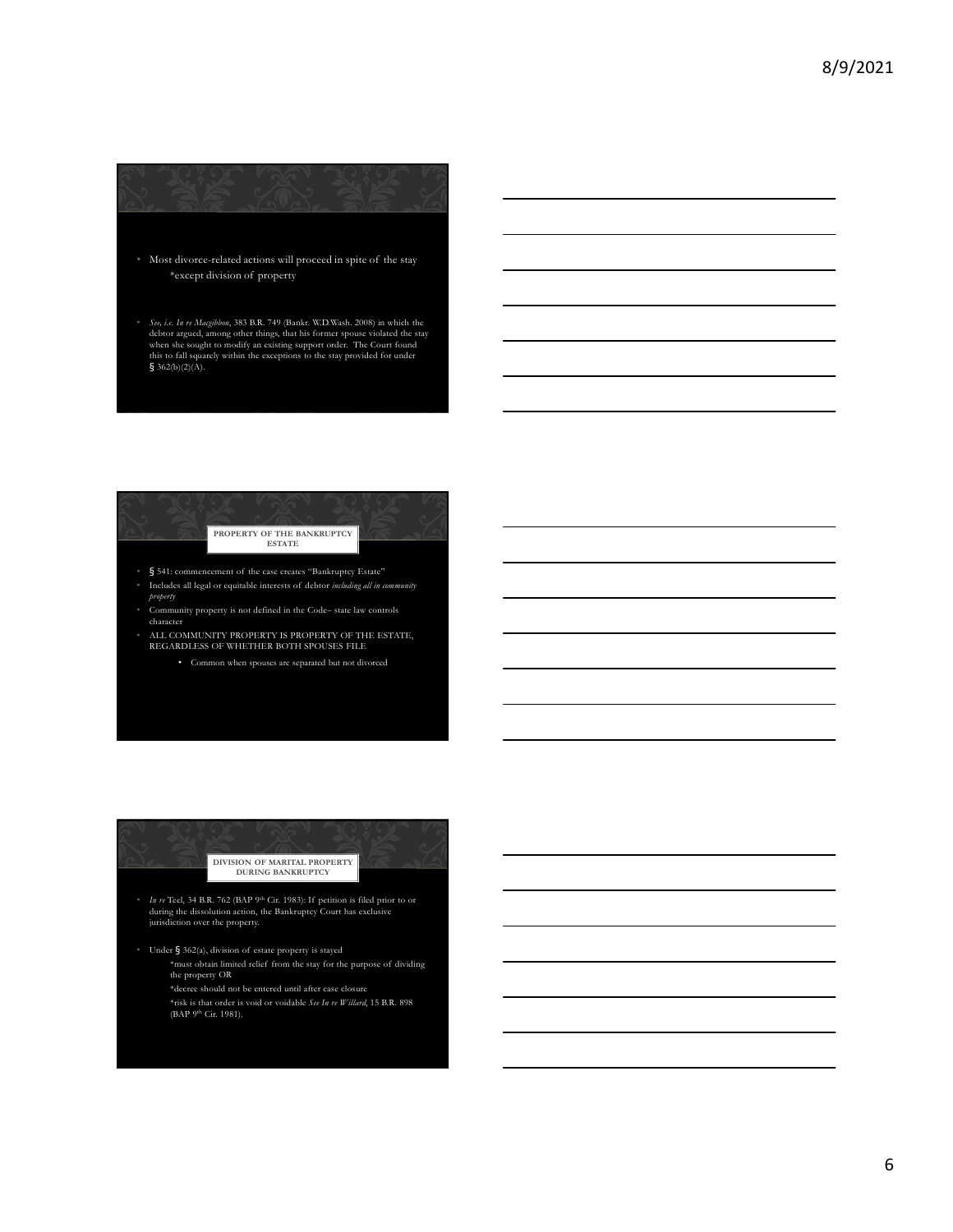

 $^\circ$  Fraudulent transfer if the debtor made the transfer with intent to hinder, delay, defraud creditor(s) OR

- \* Debtor received less than reasonably equivalent value in exchange AND
	-
	-
	-
- 

**• Exampled 20 Example 20 Example 21 Example 21 Example 21 Consider a ready of the consideration** product of  $\hat{f}$  **the consideration** of  $\hat{f}$  **Consider a ready consider whether the transferse whether the**  $^\circ$  If dissolution did not go to trial, courts may consider whether the transfers in the settlement reasonably reflect what would have happened at trial for model of the potential for proference of  $S$  is the case of fraudulent  $S$  is the case of fraudulent transfers, a state court of  $S$  fraudulent transfers, a state court of  $S$  fraudulent transfers, a state court of  $S$ conclusively establishes are conclusively established in the absonably extend value of actual framework equivalent value of actual framework equivalent values of actual framework equivalent values of  $\alpha$  actual framework

• 9 judgment following a regularly conducted contested proceeding